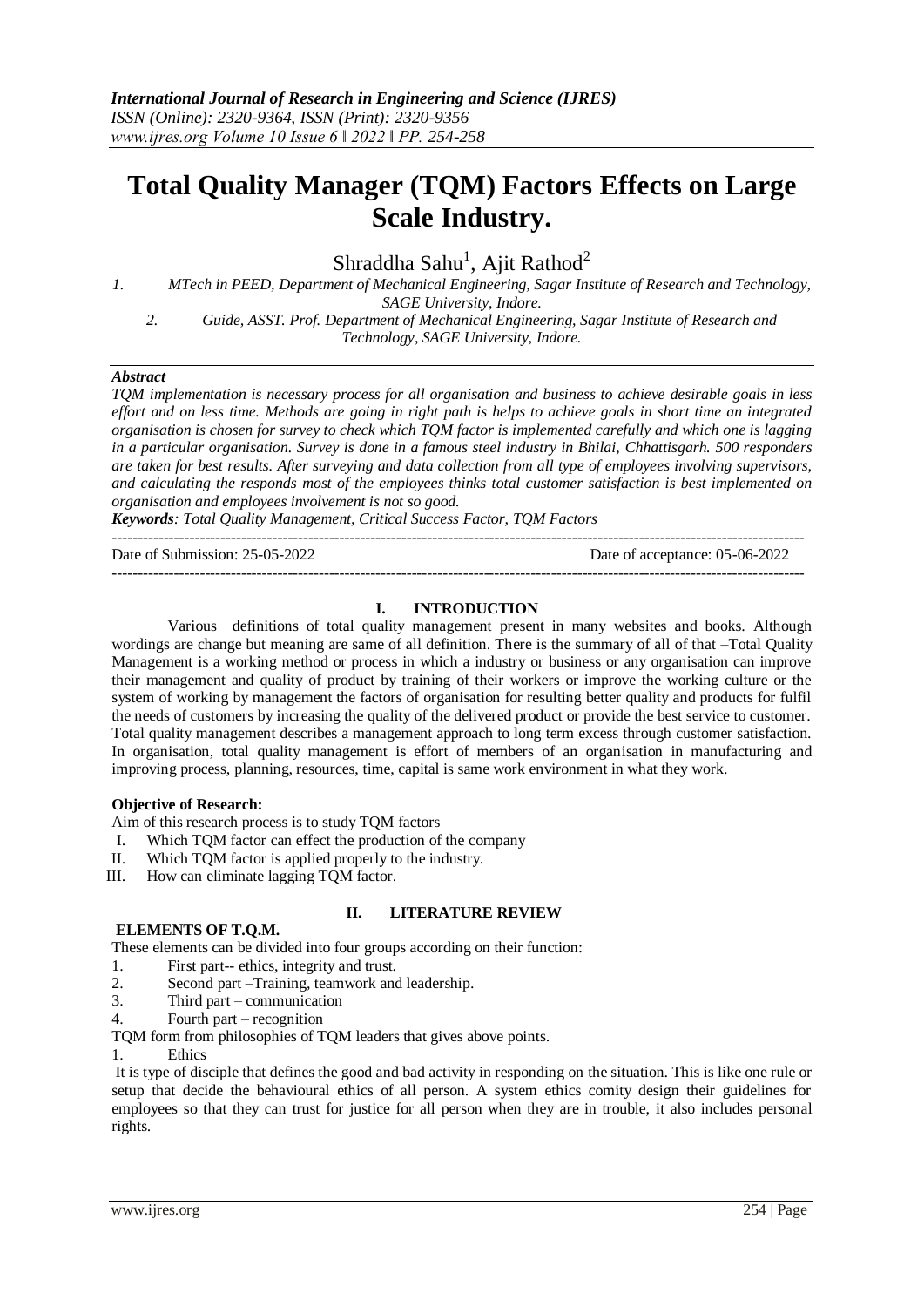# *2.* Integrity

Integrity shows morals, values, honesty, fairness, loyalty and sincerity for there work. The characteristics of integrity as to be always honest to internal customer as well as external customer. Always show realistic integrity not in duplicity.

## 3. Trust

Trust is always outgrowth of the integrity and ethical behaviour. In absence of trust in each other TQM is not applied. Without trust ,person under or related to company cant work properly. It also gives a pride of ownership and empowerment to encourage persons under yourself.

Strong foundation of TQM is trust, integrity and ethic. Now its turn to next important level

## 4. Training

Training is very necessary element to workers or employees to become very efficient and more productivity. Which gives high quality product. Persons in high level comity is overall responsible for training and working or product knowledge. So, they can minimise the mistakes. Training to employees are build up personal skills like job management, decision making problem solving, Technical skills, performance improvement and analysis.

## 5. Teamwork

Teamwork is a key point for company, some persons work together and work is also minimise and quality increases. Problems are solve easily and many suggestions, idea are also came that can be very useful for organisations for improvement.

In TQM there is three types of teams needed they are –

A. Ouality improvement teams or excellence teams (OITS)

This is a short period team which deals only with the specific problems and team members should have professional knowledge of that particular area. There time period will be three months to twelve months.

B. Problem solving teams ( PST )

These are also not permanent teams make to solve some problems and identity the problem and also find the cause of problems. There time period will be one week to three months.

C. Natural work teams (NWT )

These teams have very efficient and skilled workers. Which take care of employee training teams, Self managing teams. This team work for only two hours in a week.

# 6. Leadership

It is possibly the most important element in TQM. It appears everywhere in an organization. Leadership in TQM requires the manager to provide an inspiring vision, make strategic direction that are understood by all and to install value that guide subordinates.

## 7. Communication

Communication should bind everything by explain their thoughts together. From labour to manager so from starting of production line to end of line, from foundation to roof all persons, processing lines, all steps are bound with binding mortar called communication. Communication means a common understanding of ideas and thoughts between the sender and the receiver.

There are three different ways of communication :

- I. Downward communication this is dominating form of communication in an organization. Supervisors do this type of communication to their employees. To make clear to their employees.
- II. Upward communication in this type of communication labour or lower category employee tell the problems or accidents or any incident or complaints so that the higher level supervisors get the knowledge and fix the problems or mistakes. As employees provide any constructive criticism, supervisors must listen effectively to correct the situation. It generates the trust between supervisors and employees.
- III. Sideways communication this type of communication is allow to make conversion between customers and supplier. And also for the employees to each other and higher level supervisor to lower level employees.

# 8. Recognition

It is the last and final element in the entire system. It joins all above points to each other.. As people recognized in company or old employees to some different post or some good quality or knowledge to different department, it is very difficult to choose for that kind of changes to increase productivity and encourage the employees for their work. Recognition works when it act immediately for an employee performance. It also been done by giving some gifts, trophies, medals or giving award banquet parties.

Places- achiever or better performer give recognition in front departmental members or in front of supervisors and top management persons.

Time – on time of meeting or in award functions or in some special day, etc.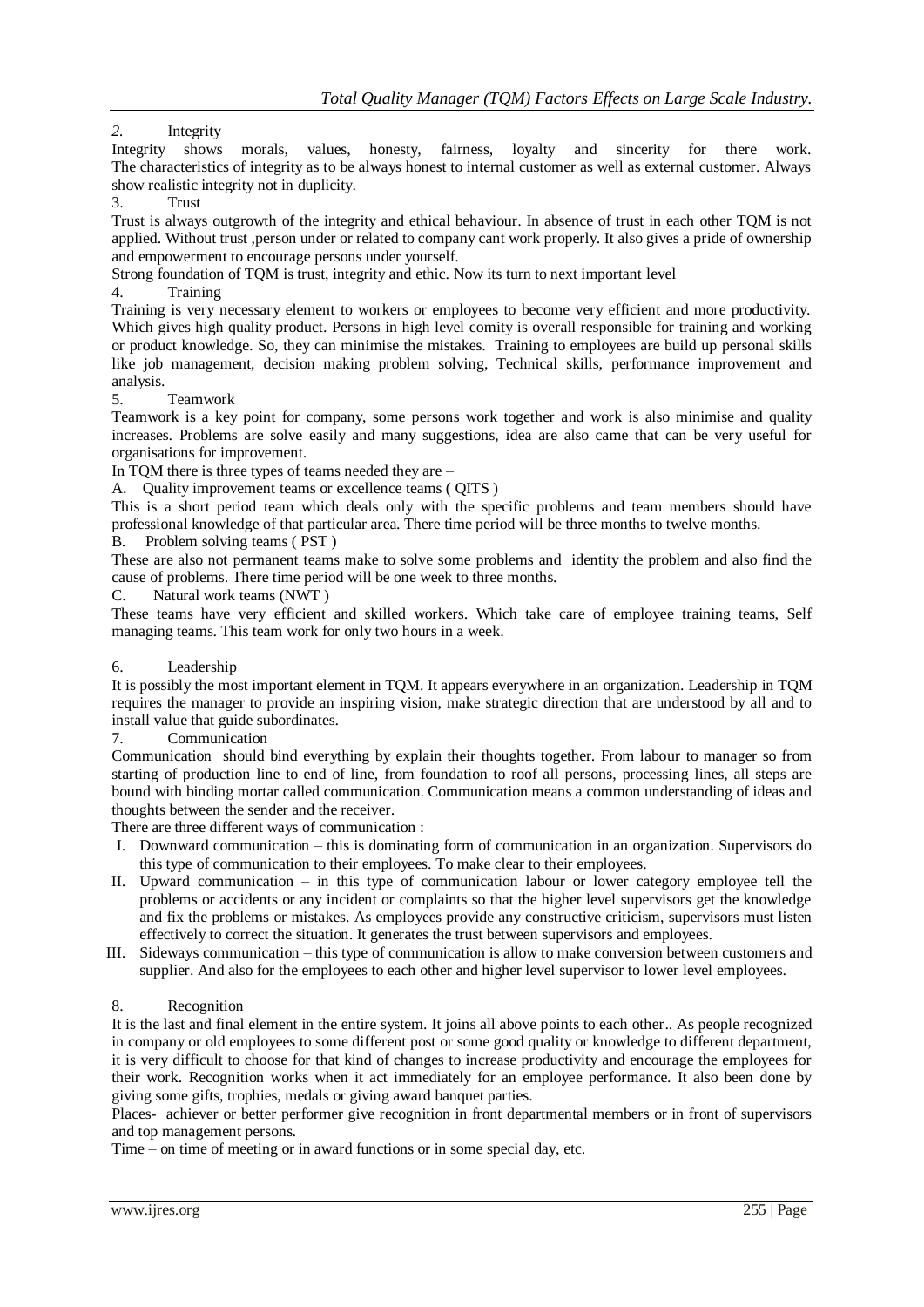So when we conclude and make discussion, we have some elements; ethics, integrity, trust, training, teamwork, leadership, communication and recognition. By applying this elements any organisation can apply TQM in better manner for increasing productivity and take better output from employees.

Supervisors play important role for combining employees and top management in productive way. Supervisors take order from high level authorities and order lower level employees to do work and complete task of an organisation.

TQM involves trust, integrity, ethics it is very important elements for gaining trust of customer. Training is important for the knowledge of the work and working important. Leadership is important for making decision and for giving work to the employees. Communication is important for giving instructions and also for employees to take their opinions to the management. And recognition helps to cheer the employees to take work from them, also to give credit for a particular achievement or for new enhancing the system.

**Likert Scale**: Its psychometric scale commonly involved in research that employs questionnaires. The scale is named after its inventor, psychologist Rensis Likert. Likert distinguished between a scale proper, which emerges from collective responses to a set of items (usually eight or more), and the format in which responses are scored along a range. When responding to a Likert item, responders specify their level of agreement or disagreement on a symmetric agree-disagree scale for a series of statements. As such, Likert scales have found application in psychology and social sciences, statistics, business and marketing.

#### **III. METHODOLOGY**

From literature Review, it is conclude that there are some factors that effect TQM implementation on industries. For survey Large and integrated industry is selected for checking which factor is implemented fully and which factor is lagging from others. Steel plant in Bhilai Chhattisgarh is chosen and surveying process is performed. Total 500 persons are respondent and involve in this process. They are workers/ general employees and some supervisors.

By using Likert scale the Questionary is prepared some factors and Likert option is on questionary. The critical success factors of Total Quality Management which are effect the TQM implementation in an organisation. They are:

- 1. Leadership
- 2. Organizational structure
- 3. Planning
- 4. Training and education
- 5. Communication
- 6. Teamwork<br>7. Employee i
- 7. Employee involvement
- 8. Continuous improvement
- 9. Measurements and evaluation
- 10. Customer focus
- 11. Total customer satisfaction.

#### **Steps of surveying:**

- 1. First select the firm/organisation which allow to research on an organisation.
- 2. Apply for permission to get entry in the firm or known connections in the firm.
- 3. Prepare questionary on data collection process.
- 4. Distribute the questionary paper.
- 5. Collect the paper after sometime/ day.
- 6. Start sectioning of data as per needs
- 7. Make data table, graphs and calculation.

These are the basic steps of the any surveying. After following these steps data are made in form of table.

| Table 1: respondent's opinion on TQM factors applied on industry by using Likert scale. |                             |                 |                              |       |                                    |  |
|-----------------------------------------------------------------------------------------|-----------------------------|-----------------|------------------------------|-------|------------------------------------|--|
| <b>TOM Factors</b>                                                                      | <b>Strongly</b><br>disagree | <b>Disagree</b> | <b>Neutral</b><br>Don't know | Agree | <b>Strongly</b><br><b>Disagree</b> |  |
| Leadership                                                                              |                             | 15              | 85                           | 280   | 112                                |  |
| <b>Organizational structure</b>                                                         | 17                          | 19              | 52                           | 189   | 223                                |  |
| <b>Planning</b>                                                                         |                             | 13              | 19                           | 141   | 322                                |  |
| <b>Training Education</b>                                                               | $\Omega$                    | 20              | 50                           | 200   | 230                                |  |
| Communication                                                                           |                             | 23              | 25                           | 350   | 94                                 |  |
| <b>Teamwork</b>                                                                         | 18                          | 31              | 20                           | 282   | 149                                |  |

#### **Table 1: respondent's opinion on TQM factors applied on industry by using Likert scale.**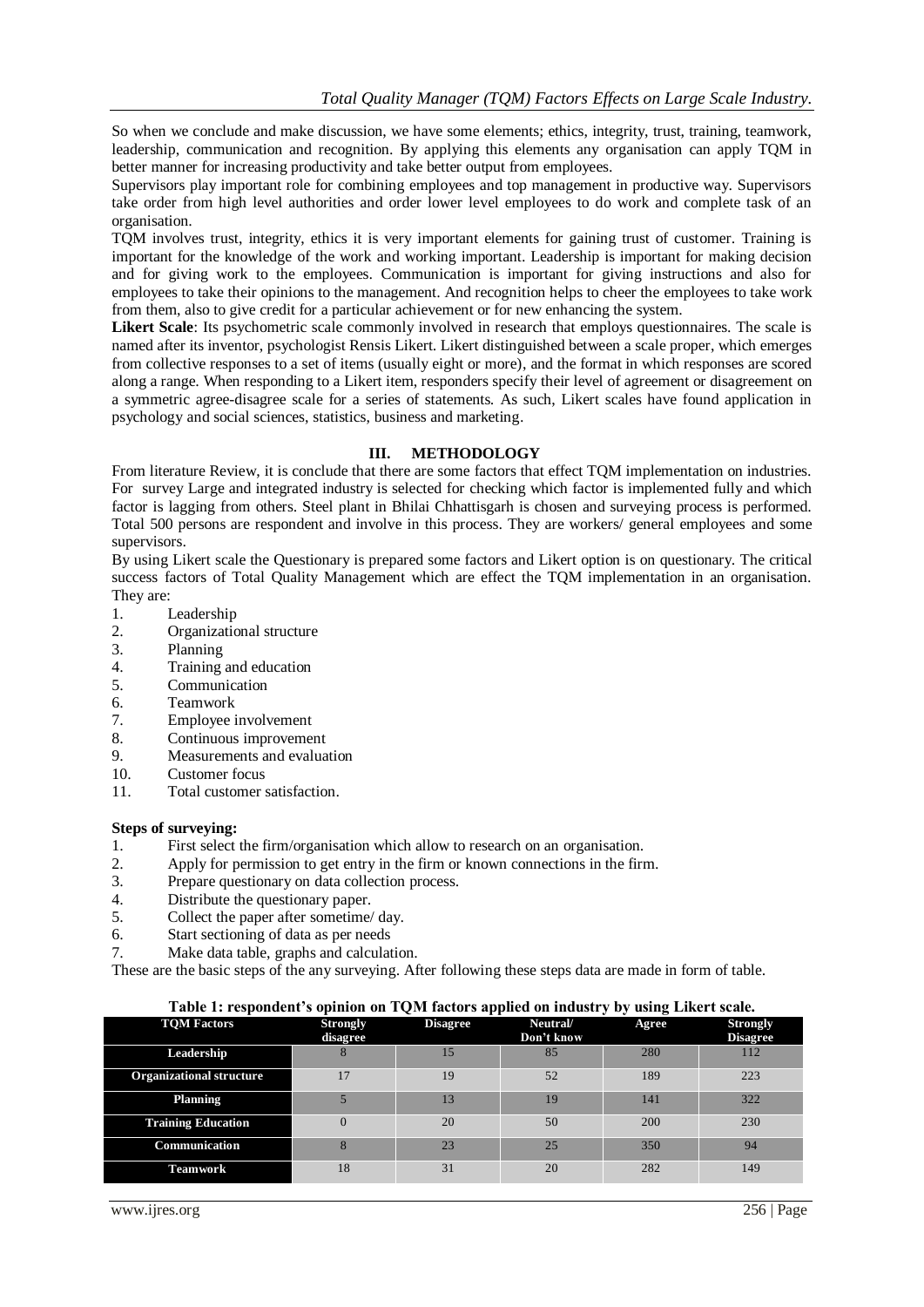|                                    |    |    |    |     | Tomi Quanty manager (TQuI) I actors Effects on Earge Scale mausiry |
|------------------------------------|----|----|----|-----|--------------------------------------------------------------------|
|                                    |    |    |    |     |                                                                    |
| <b>Employee involvement</b>        | 20 | 18 | 56 | 333 |                                                                    |
| <b>Continuous improvement</b>      | 13 | 24 | 62 | 197 | 204                                                                |
| <b>Measurement and evaluation</b>  |    | 14 | 28 | 150 | 301                                                                |
| <b>Customer focus</b>              |    | 26 | 22 | 153 | 299                                                                |
| <b>Total customer satisfaction</b> |    |    |    | 69  | 402                                                                |

# *Total Quality Manager (TQM) Factors Effects on Large Scale Industry.*

**Table 2: respondent's opinion on TQM factors applied on industry by using Likert scale. In percentage**   $(9/6)$ .

| <b>TOM Factors</b>                 | <b>Strongly</b><br>disagree | <b>Disagree</b> | Neutral/<br>Don't know | Agree | <b>Strongly</b><br><b>Disagree</b> |
|------------------------------------|-----------------------------|-----------------|------------------------|-------|------------------------------------|
| Leadership                         | 1.6%                        | 3%              | 17%                    | 56%   | 22.4%                              |
| <b>Organizational structure</b>    | 3.4%                        | 3.8%            | 10.4%                  | 37.8% | 44.6%                              |
| <b>Planning</b>                    | 1%                          | 2.6%            | 3.8%                   | 28.2% | 64.4%                              |
| <b>Training Education</b>          | 0%                          | 4%              | 10%                    | 40%   | 46%                                |
| Communication                      | 1.6%                        | 4.6%            | 5%                     | 70%   | 18.8%                              |
| <b>Teamwork</b>                    | 3.6%                        | 6.2%            | 4%                     | 56.4% | 29.8%                              |
| <b>Employee involvement</b>        | 4%                          | 3.6%            | 11.2%                  | 66.6% | 14.6%                              |
| <b>Continuous improvement</b>      | 2.6%                        | 4.8%            | 12.4%                  | 39.4% | 40.8%                              |
| <b>Measurement and evaluation</b>  | 1.4%                        | 2.8%            | 5.6%                   | 30%   | 60.2%                              |
| <b>Customer focus</b>              | 0%                          | 5.2%            | 4.4%                   | 30.6% | 59.8%                              |
| <b>Total customer satisfaction</b> | 0.6%                        | 3.4%            | 1.8%                   | 13.8% | 80.4%                              |

#### **Calculations:**

**Table 3:** Number of scale

| Strongly disagree    |  |
|----------------------|--|
| Disagree             |  |
| Neutral / don't know |  |
| Agree                |  |
| Strongly disagree    |  |

## Mean –

Leadership : 1\*8+2\*15+3\*85+4\*200+5\*112 /500 =3.94. Organizational Structure : 1\*17+2\*19+3\*52+4\*189+5\*223 /500 =4.164 Planning : 1\*5+2\*13+3\*19+4\*141+5\*322 /500 =4.524 Training education: 1\*0+2\*20+3\*50+4\*200+5\*230 /500 =4.28 Communication: 1\*8+2\*23+3\*25+4\*350+5\*94 /500 =3.998 Teamwork: 1\*18+2\*31+3\*20+4\*282+5\*149 /500 =4.026 Employee involvement: 1\*20+2\*18+3\*56+4\*333+5\*73 /500=3.842 Continuous improvement: 1\*13+2\*24+3\*62+4\*197+5\*204 =4.11 Measurements and evaluation: 1\*7+2\*14+3\*28+4\*150+5\*301 /500 =4.4488 Customer focus: 1\*0+2\*26+3\*22+4\*153+5\*299 /500 =4.459 Total customer satisfaction: 1\*3+2\*17+3\*9+4\*69+5\*402 /500 =4.7.

#### **Table 4: Ranking of TQM Implementation from above Calculation**

| <b>TQM</b> factor               | <b>Mean</b> | Ranking     |
|---------------------------------|-------------|-------------|
| Leadership                      | 3.946       | 10          |
| <b>Organizational structure</b> | 4.164       | 6           |
| <b>Planning</b>                 | 4.524       | $\bigcap$   |
| <b>Training education</b>       | 4.28        |             |
| Communication                   | 3.998       | $\mathbf Q$ |
| <b>Teamwork</b>                 | 4.026       | 8           |